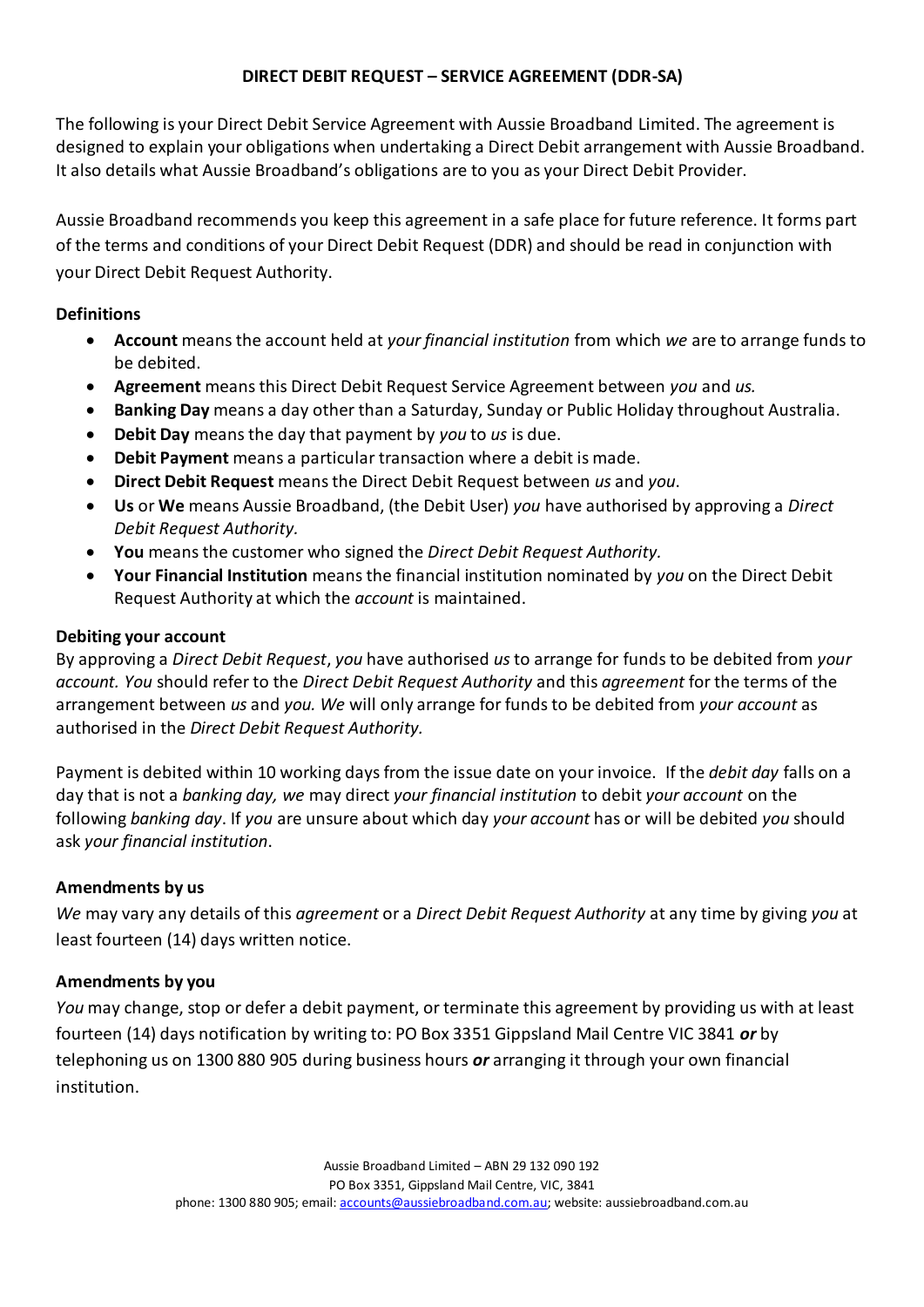## *Your* **obligations**

It is *your* responsibility to ensure that there are sufficient funds available in *your* account to allow a *direct debit payment* to be made in accordance with the *Direct Debit Request Authority*.

If there are insufficient funds in *your account* to meet a *debit payment*:

- (a) *you* may be charged a fee and/or interest by *your financial institution;*
- (b) *you* may also incur fees or charges imposed or incurred by *us;* and
- (c) *you* must arrange for the *debit payment* to be made by another method or arrange for sufficient clear funds to be in *your account* by an agreed time so that *we* can process the *debit payment*.

*You* should check *your account* statement to verify that the amounts debited from *your account* are correct. If Aussie Broadband is liable to pay goods and services tax ("GST") on a supply made in connection with this *agreement*, then *you* agree to pay Aussie Broadband on demand an amount equal to the consideration payable for the supply multiplied by the prevailing GST rate.

## **Dispute**

If you believe that there has been an error in debiting *your account, you* should notify us directly on 1300 880 905 or in writing (email / post) as soon as possible so that we can resolve your query. Alternatively, you can take it up with your Financial Institution directly to resolve.

If *we* conclude as a result of our investigations that *your* account has been incorrectly debited, *we* will respond to *your* query by arranging for *your Financial Institution* to adjust *your* account (including interest and charges) accordingly. W*e* will also notify you in writing of the amount by which *your account* has been adjusted.

If *we* conclude as a result of our investigations that *your account* has not been incorrectly debited, *we* will respond to *your* query by providing *you* with reasons and any evidence for the finding in writing.

# **Accounts**

*You* should check:

(a) with *your Financial Institution* whether direct debiting is available from *your account* as direct debiting is not available on all accounts offered by financial institutions*.*

(b) *your* account details which *you* have provided to *us* are correct by checking them against a recent *account* statement; and

(c) with *your Financial Institution* before completing the *Direct Debit Request Authority* if *you* have any queries about how to complete the *Direct Debit Request Authority*.

## **Confidentiality**

*We* take confidentiality seriously. *Your* billing information is collected, used and stored in accordance with the requirements under the *Privacy Act 1988 (Cth)* and the Australian Privacy Principles. The Aussie Broadband Privacy Policy can be accessed via our website that explains more about what data we collect, how it is used and your right to access that data.

*We* will only disclose information that *we* have about *you*:

(a) to the extent specifically required by law; or

(b) for the purposes of this *agreement* (including disclosing information in connection with any query or claim).

Aussie Broadband Limited – ABN 29 132 090 192

PO Box 3351, Gippsland Mail Centre, VIC, 3841

phone: 1300 880 905; email[: accounts@aussiebroadband.com.au;](mailto:accounts@aussiebroadband.com.au) website: aussiebroadband.com.au